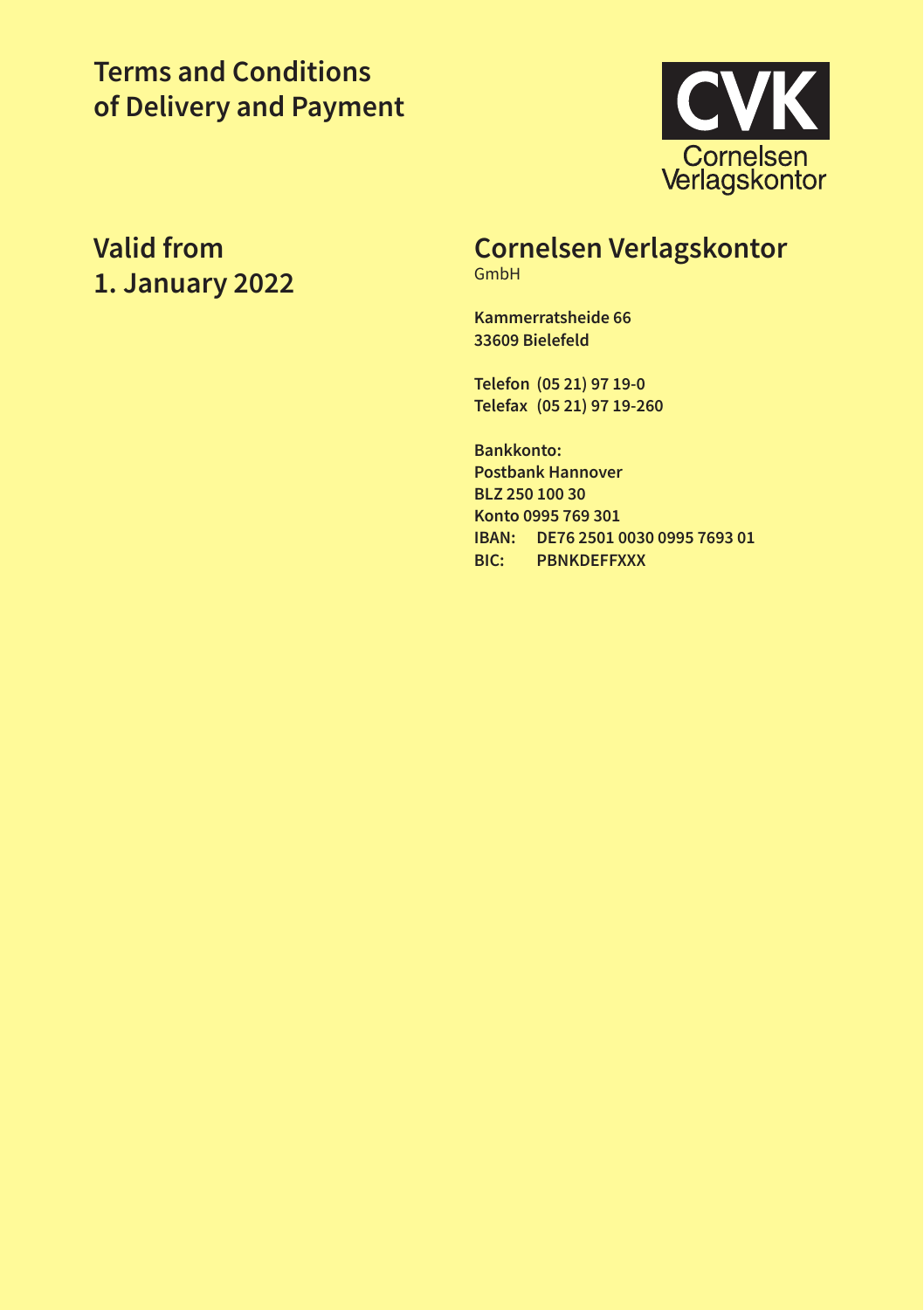The following Terms and Conditions of Delivery and Payment apply to all delivery orders placed with us directly or via the publishing houses, unless otherwise agreed in writing. They also apply to third-party orders assigned to the bookshop for delivery. The customer's conditions shall not nullify the terms and conditions defined below, even if no objection is raised. Processing of orders is performed both for our own behalf and for our account, as well as for orders, for invoicing and according to the instructions of the publisher principal. The details are set out in the relevant invoice.

#### **I. Purchase orders**

1. Orders shall be executed as quickly as possible. We are not duty bound to observe particular deadlines. Order cancellations and amendments can only be taken into account if these are received prior to the processing of the original order. 2. It is not possible to dispatch order

confirmations.

3. If ordered titles have not yet been released, are not deliverable or are out of print, this will be noted on the invoice. We will deliver reserved titles without prompting within six months following the order date.

4. Industrial disruption, strikes and other impediments outside of our control, shall release us from the obligation to fulfil the order. We accept no liability for the damage sustained in this connection.

5. We shall charge € 6.00 plus VAT per address, for every direct delivery made to your customers. Any costs incurred in the event of impossibility of or delay to the delivery or caused by refusal to accept, shall be borne by the party placing the order (see also IV).

#### **II. Currency – Retention of title**

1. All deliveries will be charged in Euro and must be settled in Euros.

2. The delivered goods shall remain the property of the publisher's principals until the payment of all current and future receivables, including any refinancing or bills of exchange payable within the business relations with the purchaser. This applies equally if the purchase price is paid for particular deliveries of goods.

3. The purchaser is entitled to resell our goods in the course of its normal business. It is not permitted to enter into any bailment or security arrangements. As security for all our aforementioned claims, it assigns to us, here and now, the receivable from the resale of our goods subject to retention of title, together with all ancillary rights, up to the invoice value of the goods subject to retention of title.

4. If demanded by us, the purchaser shall be obliged to inform us of the receivables established through the resale of the goods subject to retention of title, by way of providing us with the invoice documentation. The purchaser shall remain entitled to collect the receivable even after the assignment. We reserve the right to revoke this authorisation. Our authority to collect the receivable remains hereby unaffected. However, we undertake to refrain from collecting the receivable so long and insofar as the purchaser fulfils its payment obligations, and no application is filed for the commencement of insolvency and similar proceedings, and there is no cessation of payments.

5. If the purchaser assumes receivables from a resale of goods subject to retention of title, into an open account existing with a third party, then the final balance existing following the balancing of the individual account receivables for the relevant recognised periodic balance, or – if the purchaser places these into the open account – the final balance existing following the end of the open item account arrangement, shall be proportionally assigned up to the applicable amount of the receivables. If receivables belonging to the publisher are assumed into an existing open account arrangement with the purchaser, the agreed retention of title and the assignment for security shall be deemed to serve as security for the publisher's proportionate claim to the balance. Any taking back of goods shall only ever be performed to protect the security; this does not constitute a withdrawal from the contract even if retrospective partial payments are permitted.

6. If the realisable value of the securities exceeds the receivables by more than 20%, if requested by the purchaser we shall release the excess securities with the choice of securities resting with us.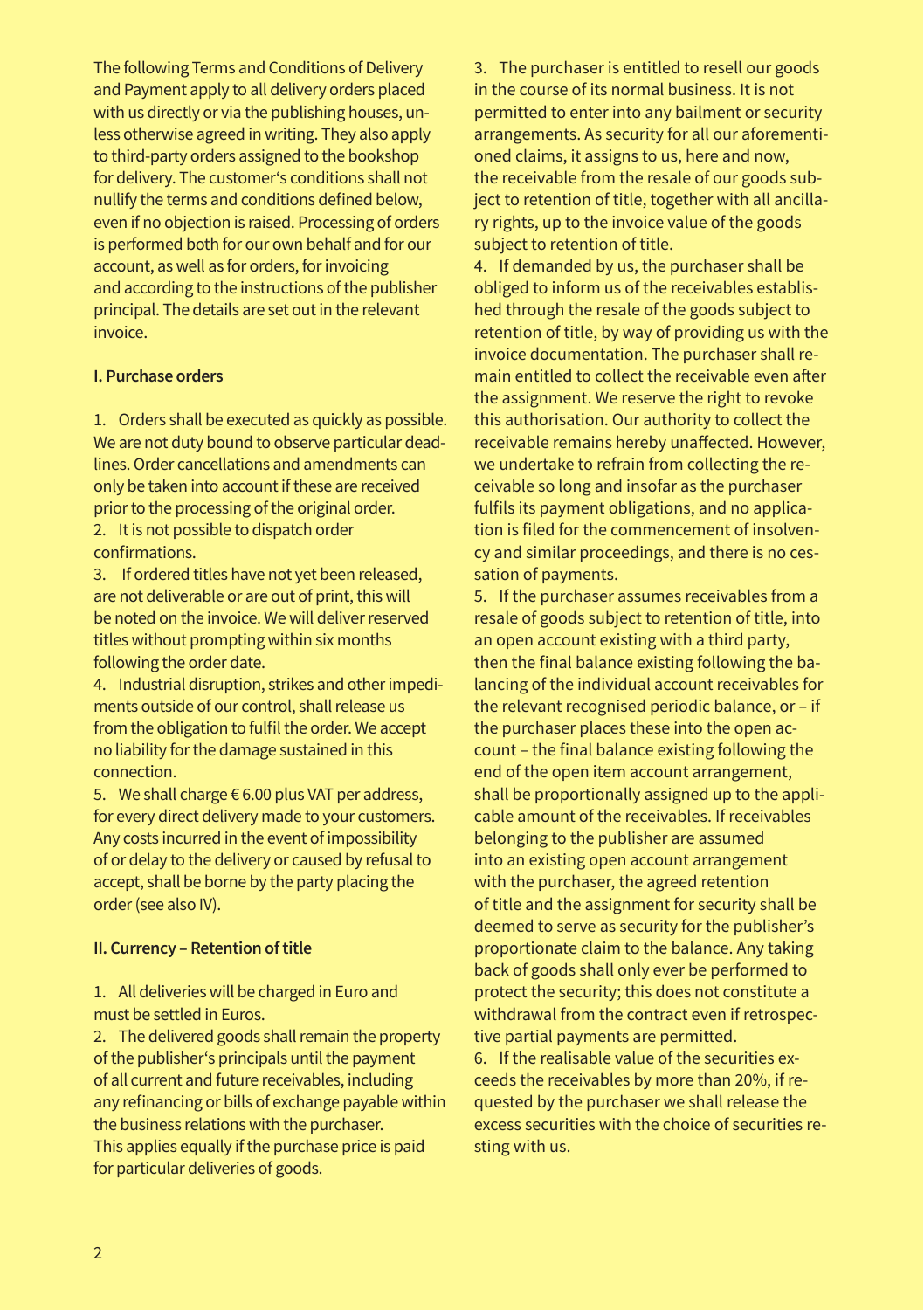# **III. Dispatch**

1. When placing your orders, please specify the general method of dispatch:

CVK dispatch model, "Büchersammelverkehre" (collective book consignments) or another freight carrier.

This instruction will subsequently apply to all deliveries. Please indicate any exceptions clearly on the purchase order. Follow-up deliveries will as a rule be dispatched using the method stored for you.

No-pallet rules apply up to a weight of 300 kg only. Consignments over this weight limit will be made using pallets.

2. If no shipping instructions are provided, we will employ the CVK dispatch model. Claims arising from this provision shall not be recognised.

3. All dispatch costs, including the costs for subsequent acceptance and subsequent delivery, as well as the shipping costs for any second delivery for which CVK is not responsible, shall be borne by the recipient. Packing will not be charged, special packaging excepted, (such as plastic pallets, "trapeze" packaging etc.). In the case of low value orders, the individual publisher's principals have discretion on whether to calculate the proportional packaging costs. Furthermore, in case there are alternative packaging instructions resulting in additional costs, we will charge, € 0.19 plus VAT per kg. The transport packaging used by CVK complies with the provisions of the packaging act.

4. No entitlement to a self-contained delivery/ supply can be derived in the case of consignments consisting of several package items.

5. Customer collections are possible for pallet consignments only; if these have a total net weight of 150 kg and over, they will be made available for ramp-loading collection (sectional door with telescopic dock leveller). For this purpose

the truck load area must have the following dimensions:

- min. width of the load area: 2.00 m
- min. height of the load area: 0.90 m

min. free load area for placement of the dock leveller: 0.05 m

CVK employees shall complete the interlocking loading of the cargo. The vehicle driver is responsible for ensuring that the goods are properly secured, i.e. ready for an operational safe trans-

port on public roads. It is not possible to collect low-weight consignments or non-palleted boxes. Customers performing their own collections will be notified of the collection date in writing by CVK promptly once their consignment has been readied, and is held at the goods issue department (Warenausgang), Eckendorfer Str. 129, 33609 Bielefeld.

Such provisioning is conditional on a clear indication in the order form and on the order being received at least 5 working days prior to the specified collection date. It is not possible to process same-day orders placed at the time of the collection! The pallets readied for collection must be collected in full within five working days following notification, or by the time of the specified fixed date. Additional storage time will incur additional costs calculated per additional working day for each pallet that remains uncollected. Collections may be performed Monday to Friday, from 7 am to 3 pm. However, collections are not possible during breaktimes, i.e. from 9:30 to 9:45 am, and from 12:30 to 1:00 pm.

6. Specified fixed dates for consignments to be carried by haulage contractors will be accommodated provided sufficient advance notice is given. Otherwise we reserve the right to deliver the goods on an alternative date, but as close to the fixed date as possible. Fixed date deliveries are liable to a shipping cost surcharge of € 18.00 plus VAT.

#### **IV. Shipping risk, notification of defects**

1. Complaints can be processed only if the customer number, date and full 13-digit ISBN of the relevant order is provided.

2. All consignments are for the account of the recipient, and at its risk. We shall not replace lost or damaged consignments. The recipient is required to assert any claims in good time against the Deutsche Post, the haulage firm or other delivery service companies.

3. The contents of the consignment are deemed to correspond with the invoice and the purchase order and free of defects attributable to us, if the recipient does not send us a written notification of a discrepancy or defects within 8 days of having received the consignment. Complaints should be accompanied by the date and number of the invoice. Complaints cannot be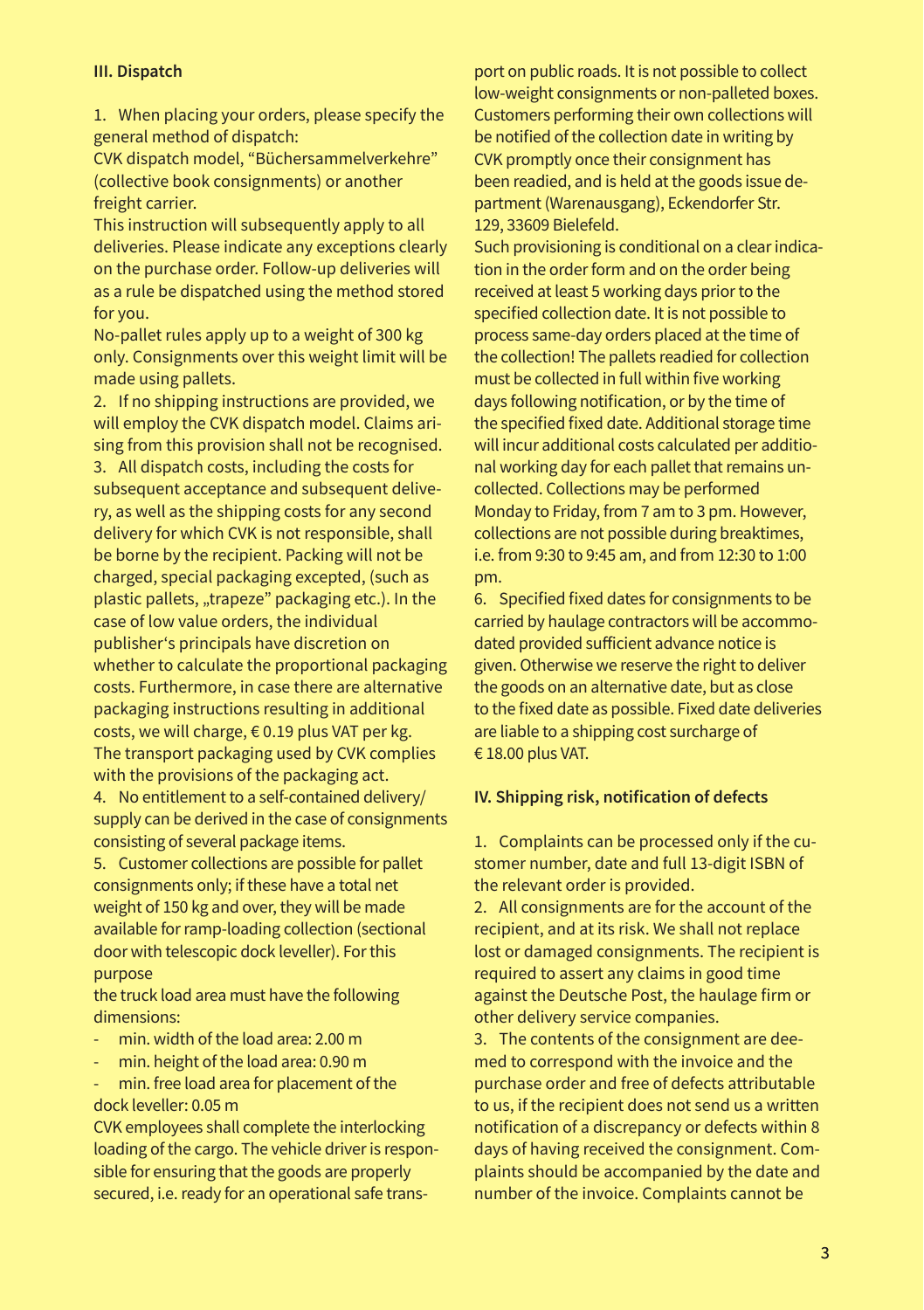processed without the return of the packing slip enclosed with every consignment. Notifications of complaints are otherwise subject to the provisions of Section 377 German Commercial Code (Handelsgesetzbuch, "HGB"). In the case of justified complaints – provided the complaint was reported in good time – the purchaser shall be entitled to choose between subsequent delivery, amendment of the purchase agreement or to a diminution of the purchase price. Compensation claims are excluded exception in the case of intentional acts or gross negligence. With regard to any other statutory or contractual provisions, especially regarding delay, breach of contractual obligations or obligations when conducting contractual negotiations, incapacity, impossibility or tortious acts, we likewise only accept liability if we have acted internationally or with gross negligence. Replacement orders will be newly billed on the basis of the terms and conditions applicable at the time. Insofar as our liability is excluded or limited, this shall also applies with respect to the personal liability of our salaried employees, workers, staff, representatives and vicarious agents.

#### **V. Returns**

1. Returns and exchanges of fully purchased goods shall only be possible if this was explicitly approved in writing by the publisher in question (school textbook) or the book-selling reps (nonschool textbook only). As a rule, the procurement data must be provided with return requests.Based on this data, a return authorisation will be forwarded in the appropriate case. Non-approved returns may be redelivered carriage forward.

2. The return is also conditional on the publications being received by us in a new, saleable condition.

3. All returns shall be made at the sender's cost and risk until these are received by us.

4. A return does not entail a release from the duty to make payment.

# **VI. Payments**

1. As a rule, payments can only be posted if accompanied by the customer number and invoice number.

by the payment date, the entire balance shall be due for immediate payment. Subsequent deliveries shall only be made in return for payment in advance. In the case of payment arrears, we shall also charge the dunning costs and standard banking rates of default interest. Credit notes and instalment payments will always be credited against the oldest due items in the sequence defined by Section 367 BGB. 3. Deliveries shall only be made following advance payment in the case of parties placing orders, with whom we have no open item arrangement or who fail to meet their payment obligations punctually. For the purpose of determining the amount to be transferred prior to the outgoing delivery, account will only be taken in the provisional invoice of these those titles deliverable on the day of issuing said invoice and the anticipated shipping costs depending the mode of delivery. Titles currently in preparation will be listed with details of the planned publication date, but shall not be reserved. Following the receipt and booking of the payment, the invoice shall be issued for the titles listed for delivery in the provisional invoice. Titles that are non-deliverable at this time shall not be taken into account for the calculation, but will instead be received and subsequently delivered accompanied by a separate invoice. Claims are excluded against Cornelsen Verlagskontor for liability in connection with a delay in delivery due to advance payment, because there is no possibility of performing a stock reservation. If the subsequent delivery of reserved titles from a paid provisional invoice does not take place within 6 months of the incoming payment, these amounts may be reclaimed or offset against outstanding payables. Unpaid provisional invoices will be automatically deleted after 6 months. 4. Offsetting may be performed by BAG (book value), if this payment method was specified with the purchase order, and there are no credit management concerns.

5. Settlement per direct debit is possible, provided we have received an appropriate direct debit authorisation (SEPA mandate). The direct debiting is performed on the invoice maturity dates.

2. If there are payables that remain unsettled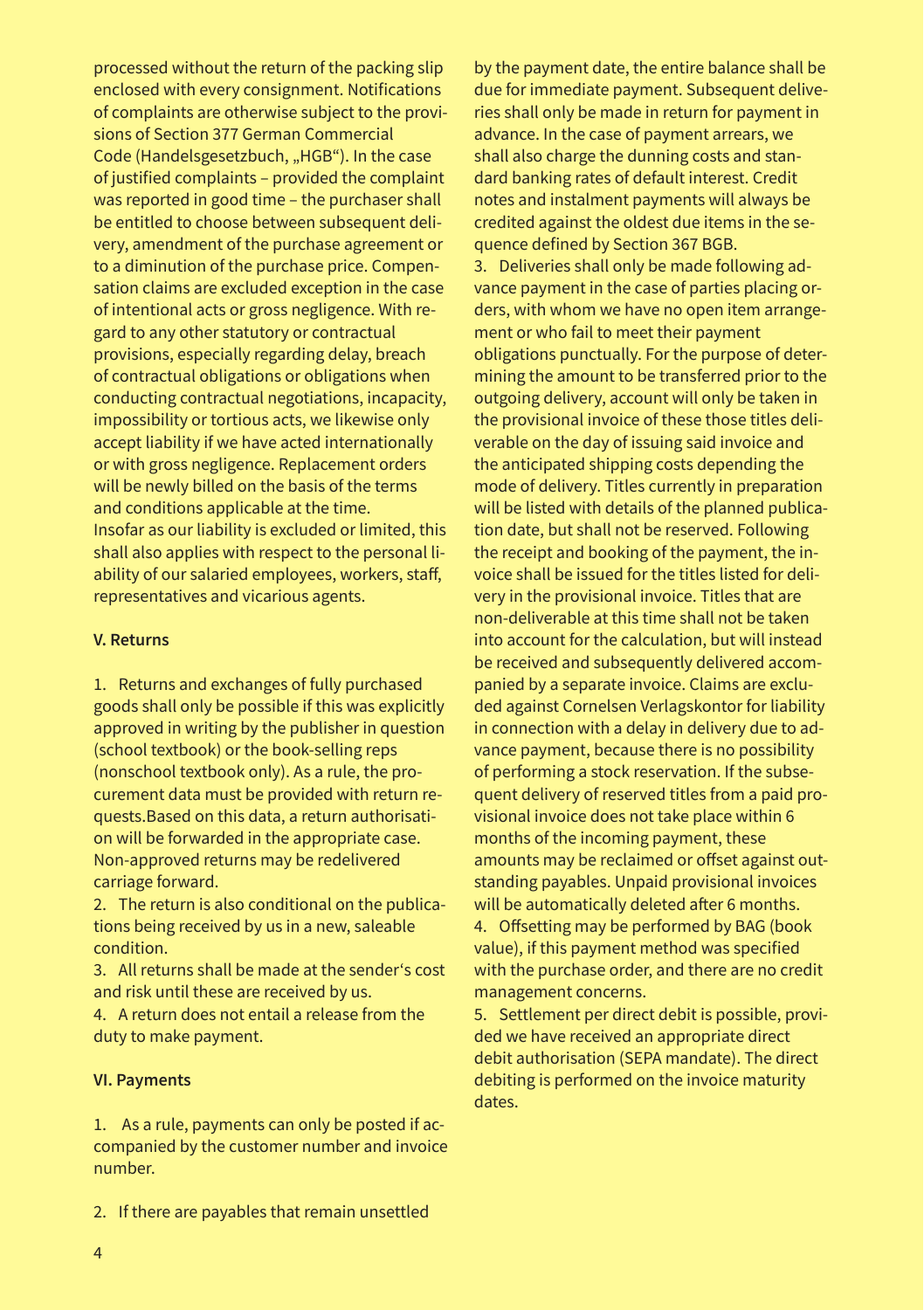#### **VII. Intercompany elimination**

1. Cornelsen Verlagskontor shall be entitled to clear all its own due and non-due receivables as well as the due and undue receivables of its affiliated companies against the receivables of the party placing the order.

2. Cornelsen Verlagskontor shall be entitled to clear all its own due and non-due receivables against receivables of the affiliated companies of the party placing the order.

3. The affiliated companies of Cornelsen Verlagskontor are:

Cornelsen Verlag GmbH, Berlin Bibliographisches Institut GmbH, Berlin

#### **VIII. General aspects**

The transport regulations (VVO) of the German Publishers and Booksellers Association apply only to those aspects not covered by these Terms and Conditions of Delivery and Payment and by individually agreed arrangements.

#### **IX. Legal venue and place of performance**

The legal venue and place of performance for Cornelsen Verlagskontor's receivables arising from all deliveries is the registered address of the user in question. Cornelsen Verlagskontor shall also be entitled to assert claims against the principal before that court with jurisdiction of the registered address of the latter.

#### **X. Applicable law**

These Terms and Conditions of Delivery and Payment and the complete legal relations between Cornelsen Verlagskontor and the customer shall be governed by the law of the Federal Republic of Germany. The applicability of the United Nations Convention on Contracts for the International Sale of Goods is explicitly excluded.

#### **XI. Severability clause**

If any individual provisions of these Terms and Conditions of Delivery and Payment are or become unenforceable, this shall not affect the enforceability of the remaining provisions or the individual contracts concluded on this basis. The unenforceable provision shall be substitut-

ed for one that most closely fulfils the commercial purpose of the original. The non-exercise of rights on the part of Cornelsen Verlagskontor – even over a longer period of time – does not entitle the principal to rely of any waiver or forfeiture of these rights by Cornelsen Verlagskontor.

Bielefeld, dated 1.1.2022 **Cornelsen Verlagskontor GmbH, Bielefeld**

# **Supplement**

The production of publishers and publisher groups ("Publisher")

- Cornelsen Verlag
- Cornelsen Lextra
- Cornelsen Frühpädagogik (infant education)
- Cornelsen Schulpädagogik (school-age education)
- Oldenbourg Schulbuchverlag
- Patmos Schulbuch
- Kösel Schulbuch
- Volk und Wissen
- Duden Schulbuch
- Verlag an der Ruhr
- Bibliographisches Institut
- edelsa Grupo Didascalia (selection)
- Didier/Hatier International (selection)
- Oxford University Press/OELT (selection)
- Veritas Verlag (selection)

– National Geographic Learning (selection) are additionally subject to the following supplementary provisions:

# **I. Purchase orders**

1. Purchase orders may only be placed by stating the contact/customer number and the full 13-digit ISBN. If order description are imprecise, we shall accept no responsibility of ensuring accurate and punctual delivery.

2. We recommend that all purchase orders beplaced using the online order system (www.cvkonline.de) or via EDI.

3. The publisher shall not be liable for erroneous deliveries caused by illegible, imprecise or incorrect information.

4. We do not accept orders on consignment or on a sale-or-return basis – except in the case of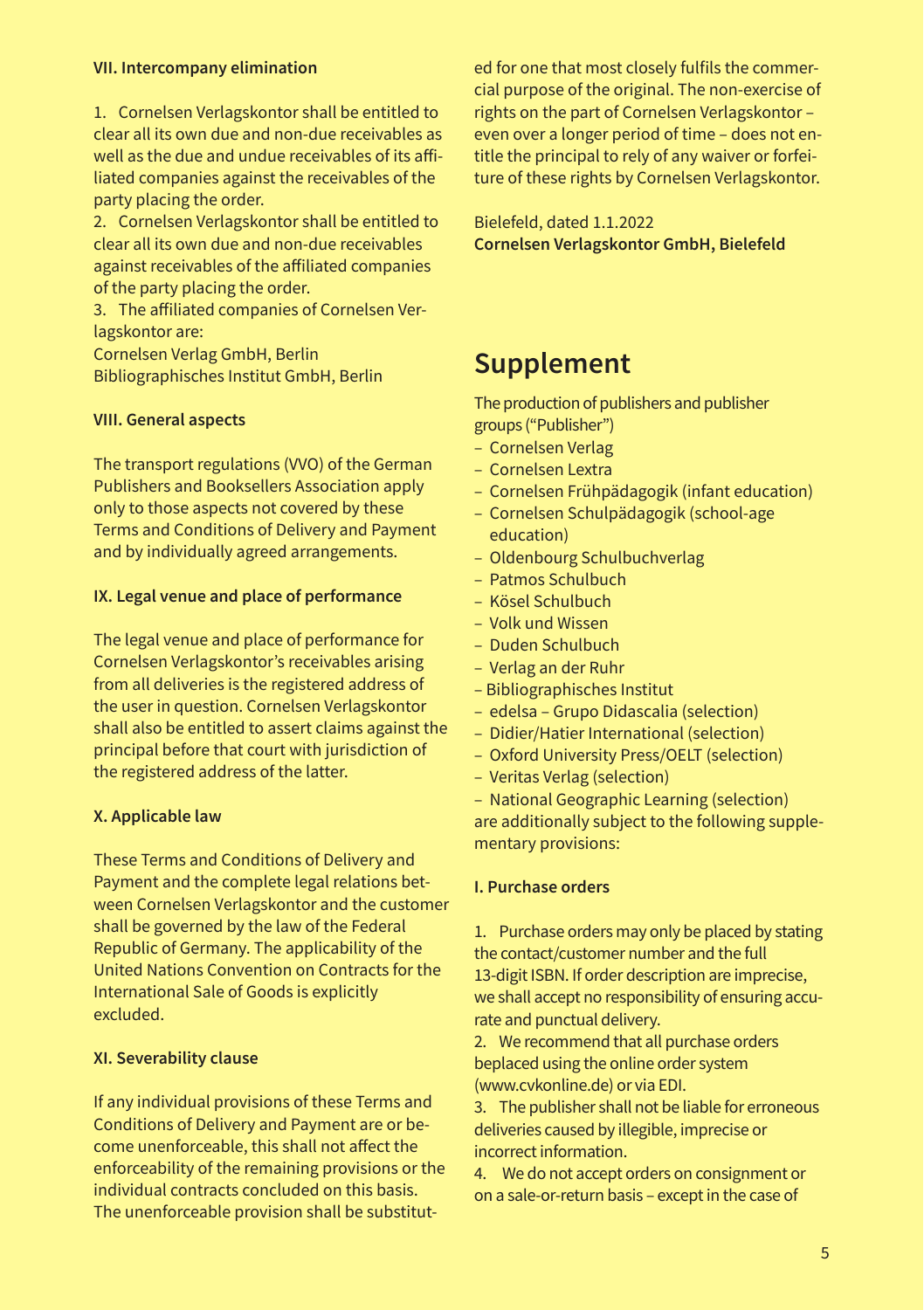special sale-or-return promotions/packets or following approval from our sales reps (not for school text books). We only delivery to a fixed invoice amount.

# **II. Sales price**

1. By accepting the consignment, the recipient undertakes to maintain the fixed retail price. We only make deliveries to firms that comply with the Book Retail Price Maintenance Act in effect since 1st October 2002.

2. Irrespective of the date of the purchase order, Cornelsen Verlagskontor will always charge the legally maintained price valid at the time of the delivery.

3. Price changes will be displayed in the VLB database.

4. With the acquisition of films, the end user will be granted the right of recitation, performance and presentation; that means that the work can be shown to the public.

5.1 With combined orders for school education books procured for ownership by a public authority, an entrusted body or general education private schools with the status of state-approved substitute schools, the sellers will grant the following discounts in accordance with the Retail Price Maintenance Act: A. For an order with a total value of up to

€ 25,000.00 for titles with more than

10 copies = 8% discount

25 copies = 10% discount

100 copies = 12% discount

500 copies = 13% discount

B. For an order with a total value in excess of

€ 25,000.00 = 13% discount

€ 38,000.00 = 14% discount

€ 50,000.00 = 15% discount

5.2 If school text books are purchased by schools from their own budgets, a general discount of 12% on all combined orders will be granted instead.

5.3 The calculation of the total value shall be exclusively based on the fixed retail price. Title and unit numbers may also be determined following the order placement, if the principal is afforded the opportunity to deliver all books belonging to an order, at one point in time. The total values of the individual deliveries are applicable in the case of master agreements for the continuous supply of books.

5.4 It is not permissible to have cash and early payment discounts on our price-controlled publication products. In the case of any infringements, we shall be obliged, in accordance with the rule in the Retail Price Maintenance Act concerning the maintenance of our price control, to impose contractual penalties – if necessary up to the amount of the individual transaction proposed and/or executed – possibly alongside delivery blocks.

5.5 Combined orders of text books are not deemed to be public contracts if placed by parents' associations, schoolchildren, teachers etc., and are not at all or merely partly paid for from public funds. Discounts are not permitted in such cases.

# **III. Returns/credit notes**

1. 10% of the net price will be deducted from the credit note for costs incurred, if delivery returns are accepted without the explicit agreement of a sale-or-return right.

2. Single returns with a retail price of up to € 10.00 will not be processed, because the costs of postage and handling – both in the store and for us – are higher than the credit note. No return will be made.

3. Credit notes cannot be issued for titles that are out of stock for longer than 6 months. No return will be made.

4. Books with internal defects (such as binding defects, misprints, pages printed one-sided only etc.) and with a retail price of up to € 25.00 may be returned as follows: Submission of the title page and the first 16 pages, and submission of the defective page (insofar as available).

5. Credit notes cannot be issued for titles received by our dispatch department in a non-resalable condition. No return will be made.

6. Credit notes cannot be issued titles not procured through our CVK dispatch department. No return will be made.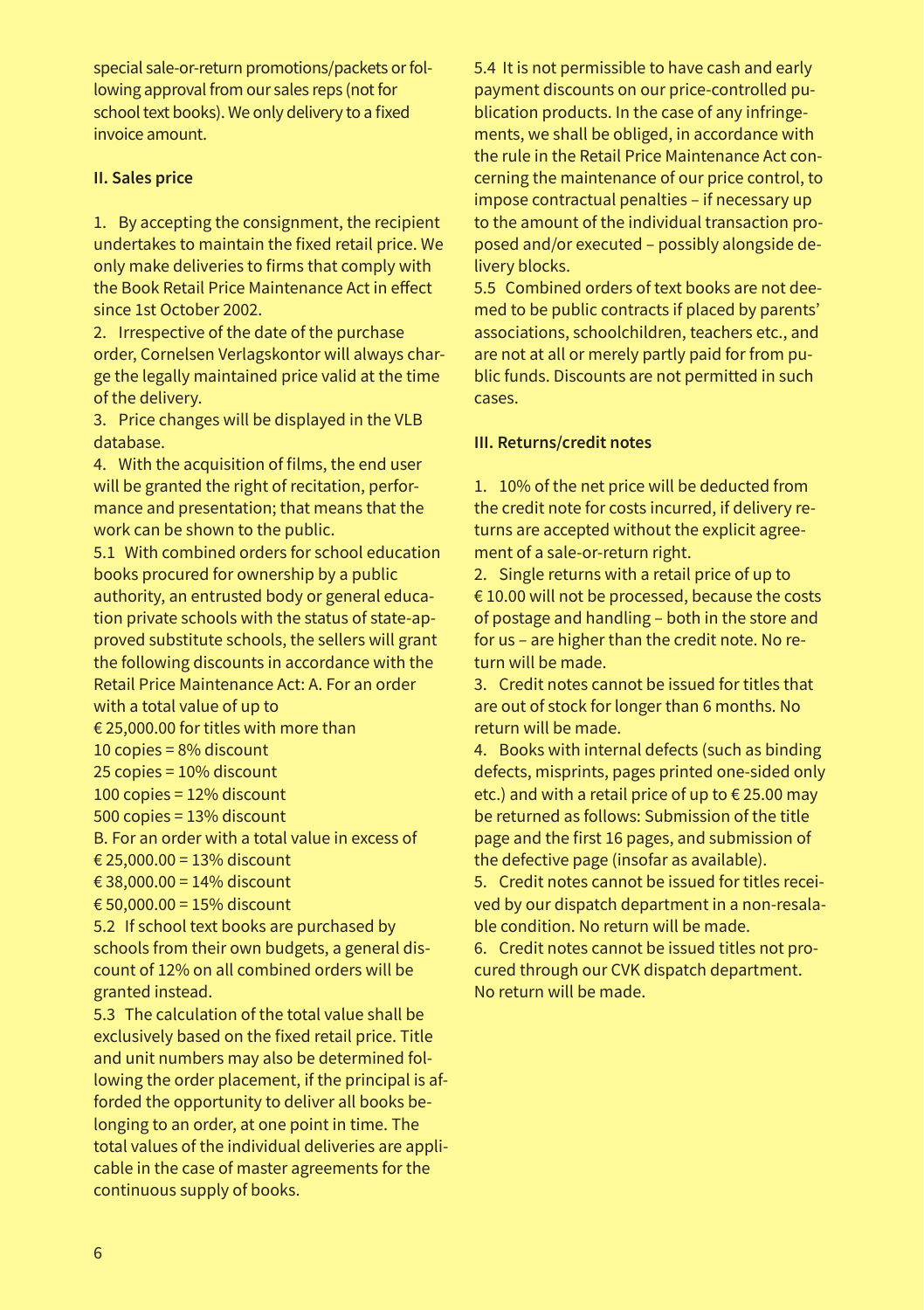# **IV. Discounts**

# **1. School text books**

School text books, teaching materials 20% If applicable, we may also grant a bonus discount of 2% to 5% on the basic discount, which may be granted between a customer and the publisher depending on the state of the business relations. Apart from the bookselling service (continuous stock of schoolbooks, procurement of specific school text books from the publisher), this is also conditional on the net sales performance and the payment history, as well as the maintenance of all programme areas of the publisher and the readiness to receive sales reps. Retrospective credit notes cannot be issued; the bonus discount shall be recalculated annually. If less than 70% of all of a retailer's purchase orders for school text books are placed using the most cost-efficient and quickest method www. cvk-online.de or EDI, we reserve the right to reduce the discount for school text books by 0.5% within the applicable scale.

# **2. Software (CD-ROM/DVD-ROM)**

Scaled discounts for educational software from 20% upon request.

**3. Frühpädagogik, Cornelsen Schulpädagogik, Fachbuch, Cornelsen Lextra, Verlag an der Ruhr, Veritas, Bibliographisches Institut** educational literature 30% Reference books and non-fiction books 30% Cornelsen Lextra, Veritas teaching aids 30%

Bibliographisches Institut 35% Special conditions apply to customers serviced by the publisher or bookselling reps. Discounts may be granted upon request to the publisher or the bookselling reps.

# **V. Free copies, proof copies, bonus copies**

1. Free copies are not issued to schoolchildren and libraries.

2. In accordance with the Book Retail Price Maintenance Act, free copies for teachers are not provided with full set class orders.

3. Proof copies will only be delivered directed to teaching staff or schools upon proof of the school stamp. In order to avoid any irregularities, teaching staff shall be requested to request this from us directly.

4. The titles labelled with  $\Box$  throughout the complete catalogue will be delivered directly to teaching staff or schools and invoiced there,

only if the purchase orders contain the school stamp. Retail deliveries and discounting are not possible.

5. Bonus copies are not supplied in general.

#### **VI. New customers**

The publisher reserves the right to supply new customers starting from a minimum order value, and only upon payment in advance, and to demand a direct debit authorisation or security for orders of school text books.

The minimum order value for initial orders from new customers amounts to € 1000.00 in retail prices.

# **VII. Payment, early payment discount, value date of payments**

1. All deliveries are payable within 30 days from invoice date.

2. The publisher reserves the right to only make deliveries to customer upon payment in advance, in the event that they are failing or have failed to punctually fulfil their payment obligations. The publisher reserves the right moreover, to demand payment in advance or security for main orders of school text books.

3. All payments shall be made free-of-charge and without deduction.

4. Cash discount deductions shall not be recognised; payments shall be recognised only once received.

# **VIII. Intercompany elimination**

1. The provider shall be entitled to clear all its own due and non-due receivables and the due and undue receivables of affiliated companies against the receivables of the user.

2. The provider shall be entitled to clear all its own due and non-due receivables against receivables of the user's affiliated companies.

3. The provider's affiliated companies are: Bibliographisches Institut GmbH, Berlin

## **IX. Retention of title**

1. The supplier retains ownership of the delivered goods until complete settlement of all the current and future receivables to which it is entitled under the business relationship with the user.